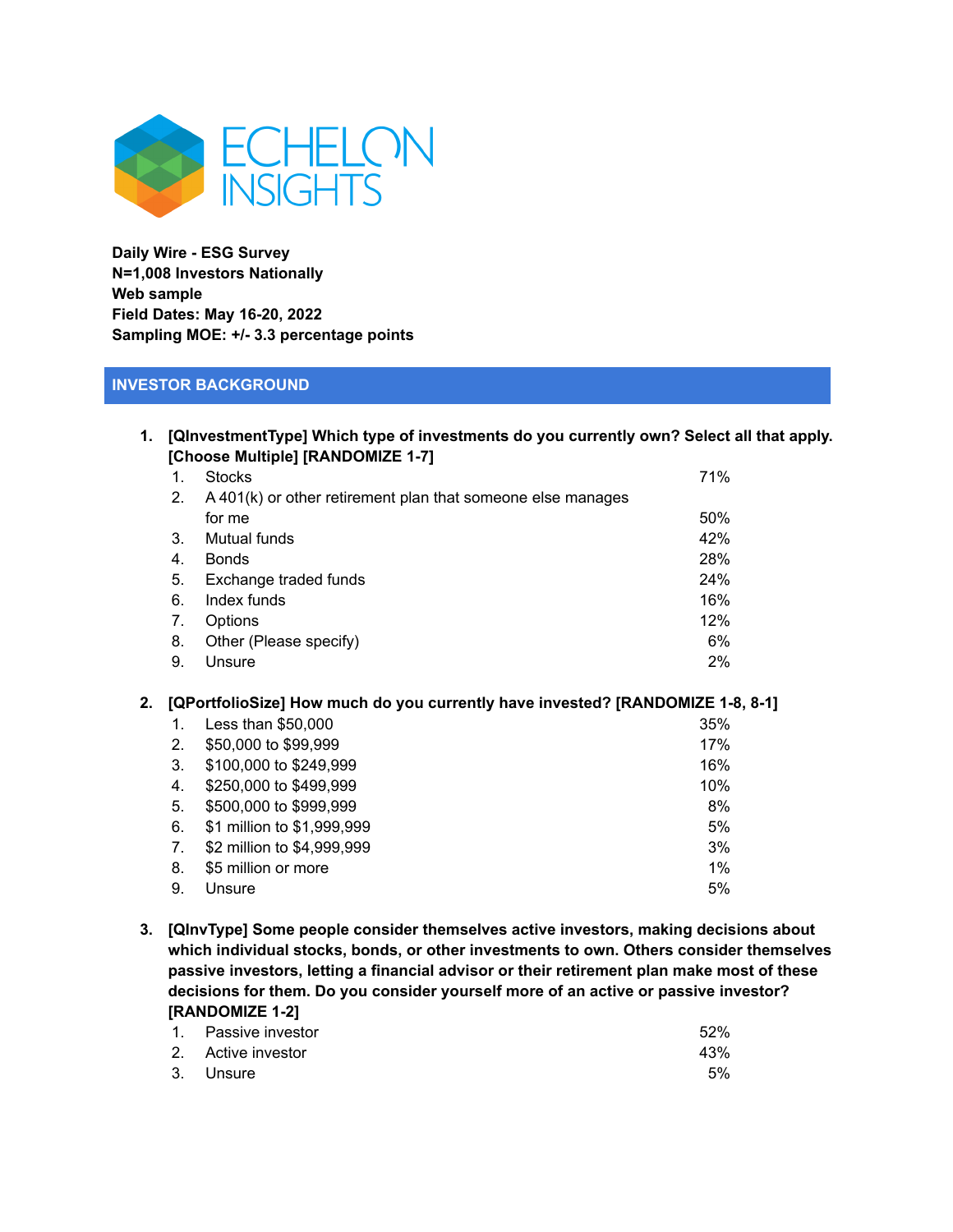#### **CORPORATE POLITICAL ACTIVISM**

**4. [Company Favorability Battery] Do you have a favorable or unfavorable view of the following companies and individuals? [GRID] [RANDOMIZE SCALE 1-5, 5-1] [RANDOMIZE ITEMS]**

|    | 1. Very<br>favorable | 2. Somewhat<br>favorable |               | 3. Heard of, no<br>opinion | 4. Somewhat<br>unfavorable |                 | 5. Very<br>unfavorable | 6. Unsure  |              |
|----|----------------------|--------------------------|---------------|----------------------------|----------------------------|-----------------|------------------------|------------|--------------|
|    |                      |                          |               |                            |                            |                 |                        |            |              |
|    |                      | V/S FAV.                 | V/S           | 1.<br>Very fav.            | 2.<br>Somewha              | 3.<br>Heard of, | 4.<br>Somewha          | 5.<br>Very | 6.<br>Unsure |
|    |                      |                          | <b>UNFAV.</b> |                            | t fav.                     | no opin.        | t unfav.               | unfav.     |              |
|    | A. Google            | 80%                      | 12%           | 48%                        | 32%                        | 6%              | 8%                     | 5%         | $1\%$        |
| В. | Amazon               | 80%                      | 13%           | 46%                        | 34%                        | 5%              | 9%                     | 5%         | $1\%$        |
|    | C. Coca-Cola         | 75%                      | 15%           | 39%                        | 36%                        | 10%             | 10%                    | 5%         | $1\%$        |
|    | D. Nike              | 70%                      | 15%           | 37%                        | 33%                        | 13%             | 7%                     | 8%         | 2%           |
| Е. | <b>Fidelity</b>      | 68%                      | 7%            | 33%                        | 35%                        | 20%             | 5%                     | 2%         | 5%           |
| F. | <b>Disney</b>        | 66%                      | 24%           | 35%                        | 31%                        | 9%              | 14%                    | 10%        | 1%           |
|    | G. Tesla             | 62%                      | 15%           | 31%                        | 32%                        | 17%             | 8%                     | 6%         | 7%           |
|    | H. Vanguard          | 58%                      | 8%            | 26%                        | 32%                        | 26%             | 5%                     | 3%         | 9%           |
| L. | <b>Elon Musk</b>     | 57%                      | 22%           | 27%                        | 30%                        | 17%             | 12%                    | 10%        | 4%           |
| J. | Facebook             | 55%                      | 36%           | 30%                        | 25%                        | 8%              | 18%                    | 18%        | 1%           |
| Κ. | Goldman              |                          |               |                            |                            |                 |                        |            |              |
|    | <b>Sachs</b>         | 48%                      | 16%           | 20%                        | 27%                        | 29%             | 11%                    | 5%         | 7%           |
| L. | Twitter              | 46%                      | 33%           | 22%                        | 24%                        | 19%             | 17%                    | 16%        | 2%           |
|    | M. BlackRock         | 29%                      | 14%           | 13%                        | 16%                        | 30%             | 9%                     | 6%         | 27%          |

#### **5. [QStanceShould] In general, do you think that . . . ? [RANDOMIZE 1-2]**

| Companies should NOT take stances one way or the other on<br>1. |     |  |  |
|-----------------------------------------------------------------|-----|--|--|
| political and social issues                                     | 46% |  |  |
| 2. Companies should take stances on political and social issues | 44% |  |  |
| 3. Unsure                                                       | 10% |  |  |

**6. [QStanceIdeology] When companies do take stances on political and social issues, do you think those stances are…? [RANDOMIZE 1-2]**

| 1. Too liberal      | 36% |
|---------------------|-----|
| 2. Just about right | 26% |
| 3. Too conservative | 17% |
| 4. Unsure           | 21% |

**7. [QStanceReason] And, when companies take stances on political or social issues, do you think they're doing it because they [RANDOMIZE ORDER TO MATCH RESPONSE ORDER: genuinely believe it's the right thing, or are they just trying to appease their critics]? [RANDOMIZE 1-2]**

| 1. Trying to appease their critics | .56% |
|------------------------------------|------|
| 2. Believe it's the right thing    | 34%  |
| 3. Unsure                          | 10%  |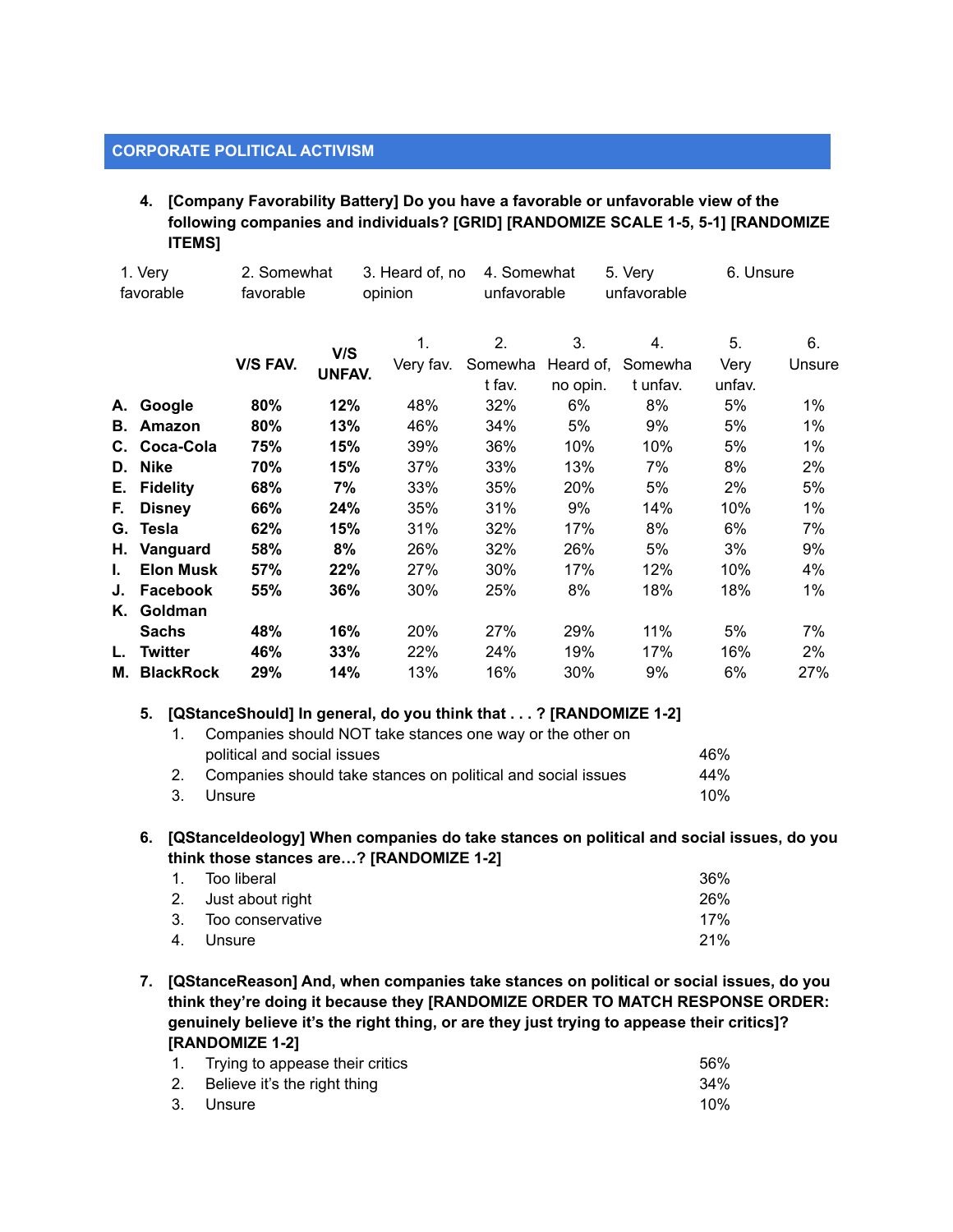**8. [QStanceInfluence] Generally speaking, do you think that it's a good idea or a bad idea for companies to use their financial influence to advance a political or social agenda supported by their executives? [RANDOMIZE 1-2]**

| 1. Bad idea  | 58% |
|--------------|-----|
| 2. Good idea | 29% |
| 3. Unsure    | 13% |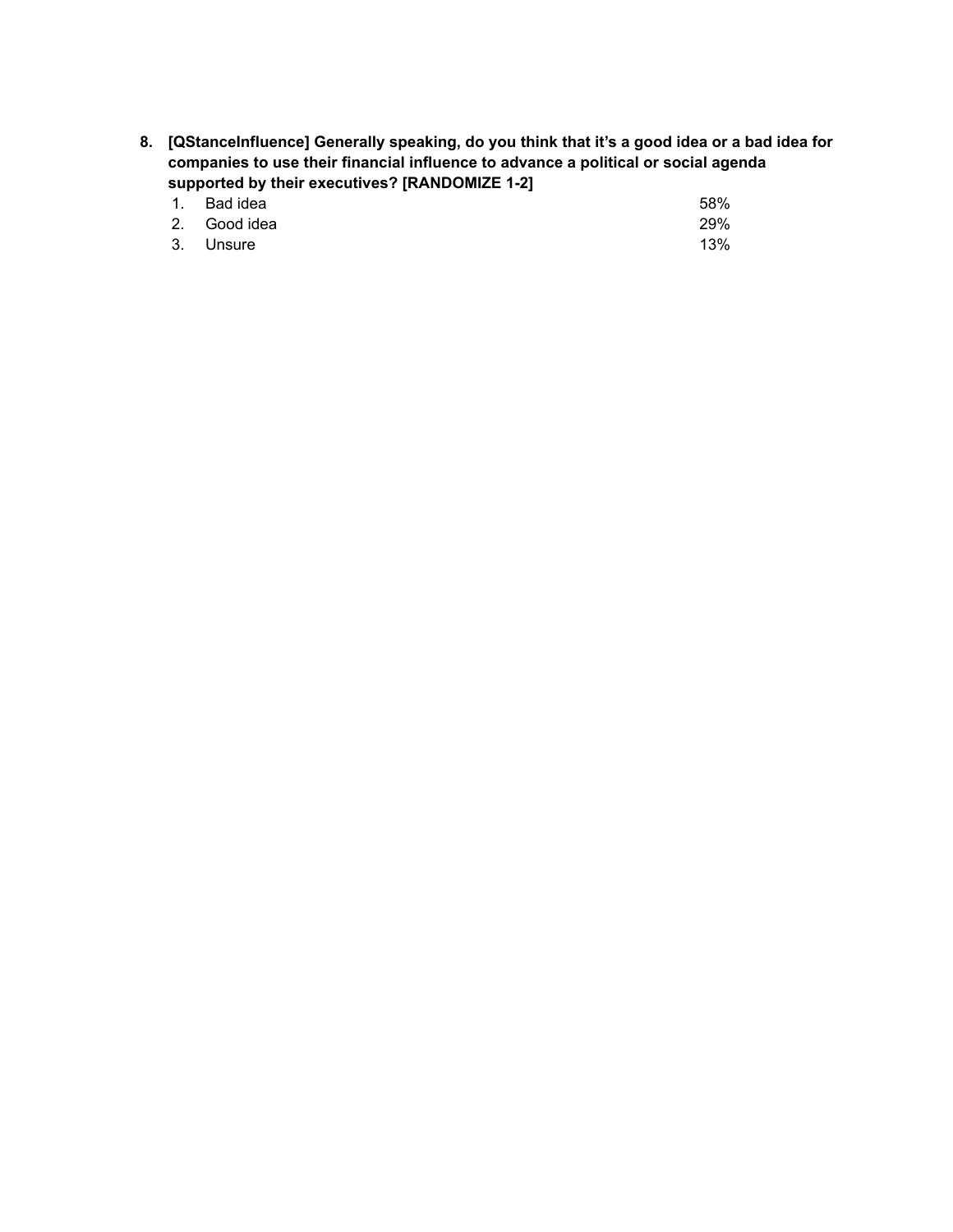## **ESG INVESTING**

| 9. |                                                                                                                                         | [QShareholderContrast] Which kinds of companies would you rather invest in?<br>Companies which prioritize [RANDOMIZE 1-2] |     |  |  |  |  |
|----|-----------------------------------------------------------------------------------------------------------------------------------------|---------------------------------------------------------------------------------------------------------------------------|-----|--|--|--|--|
|    | 1.                                                                                                                                      | Delivering the strongest financial returns for shareholders                                                               | 50% |  |  |  |  |
|    | 2 <sub>1</sub>                                                                                                                          | Protecting the environment and ensuring a racially and                                                                    |     |  |  |  |  |
|    |                                                                                                                                         | ethnically diverse workforce                                                                                              | 44% |  |  |  |  |
|    | 3.                                                                                                                                      | Unsure                                                                                                                    | 6%  |  |  |  |  |
|    | firms that manage individual retirement plans for millions of Americans try to invest in?<br>Companies which prioritize [RANDOMIZE 1-2] |                                                                                                                           |     |  |  |  |  |
|    |                                                                                                                                         |                                                                                                                           |     |  |  |  |  |
|    | 1.                                                                                                                                      | Delivering the strongest financial returns for shareholders                                                               | 55% |  |  |  |  |
|    | 2 <sub>1</sub>                                                                                                                          | Protecting the environment and ensuring a racially and                                                                    |     |  |  |  |  |
|    |                                                                                                                                         | ethnically diverse workforce                                                                                              | 40% |  |  |  |  |
|    | 3.                                                                                                                                      | Unsure                                                                                                                    | 5%  |  |  |  |  |
|    | 11. [QShareholderContrastPensions] Which kinds of companies should Wall Street                                                          |                                                                                                                           |     |  |  |  |  |

**investment firms that manage pension plans for teachers, police, and firefighters try to invest in? Companies which prioritize… [RANDOMIZE 1-2]**

|    | Delivering the strongest financial returns for shareholders | 56%  |
|----|-------------------------------------------------------------|------|
| 2. | Protecting the environment and ensuring a racially and      |      |
|    | ethnically diverse workforce                                | -38% |
|    | Unsure                                                      | 6%   |

**12. [ESG Policies Battery] Do you think it's a good idea or a bad idea for Wall Street investment firms that own a large percentage of publicly traded companies to influence these companies to take the following actions? [GRID] [RANDOMIZE 1-2] [RANDOMIZE ITEMS]**

1. Good idea 2. Bad idea 3. Unsure

|    |                                      | 1.        | 2.       | 3.     |
|----|--------------------------------------|-----------|----------|--------|
|    |                                      | Good idea | Bad idea | Unsure |
| А. | Setting levels of worker pay         | 56%       | 27%      | 17%    |
| В. | Having a certain quota of minorities |           |          |        |
|    | and women on their corporate         |           |          |        |
|    | boards                               | 53%       | 32%      | 15%    |
| C. | Having a certain quota of minorities |           |          |        |
|    | and women in hiring                  | 53%       | 31%      | 16%    |
| D. | Phasing out oil and gas production   | 47%       | 37%      | 16%    |
| Е. | Donating to social movements like    |           |          |        |
|    | <b>Black Lives Matter</b>            | 43%       | 39%      | 18%    |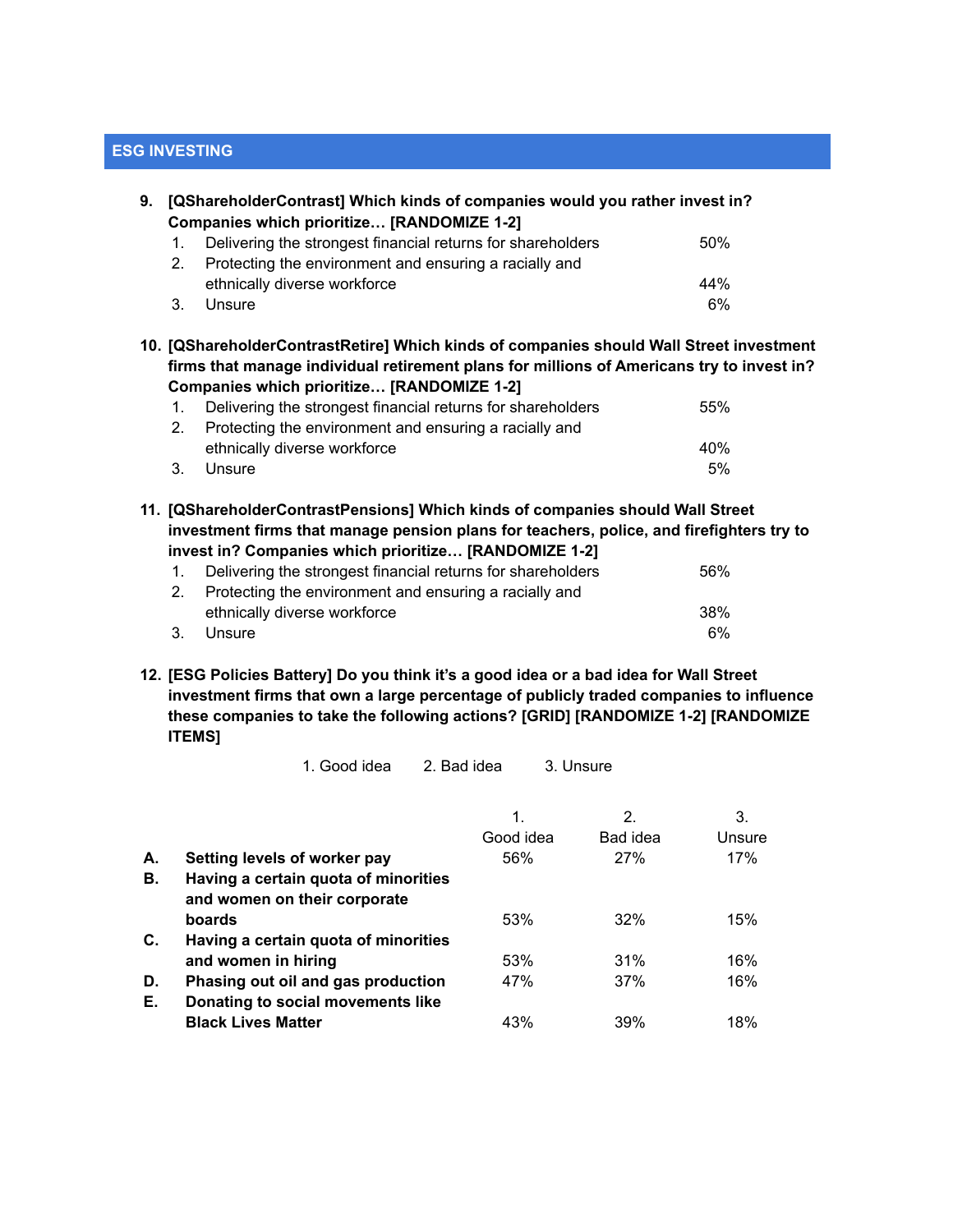| 13. [QESGHeard] How much have you heard about Environment, Social, and Governance |    |                                                          |     |
|-----------------------------------------------------------------------------------|----|----------------------------------------------------------|-----|
|                                                                                   |    | (ESG) criteria for investing? [RANDOMIZE SCALE 1-4, 4-1] |     |
|                                                                                   |    | A LOT/SOME                                               | 49% |
|                                                                                   |    | NOT MUCH/NOTHING AT ALL                                  | 48% |
|                                                                                   |    | A lot                                                    | 16% |
|                                                                                   | 2. | Some                                                     | 33% |
|                                                                                   | 3. | Not much                                                 | 26% |
|                                                                                   | 4. | Nothing at all                                           | 22% |
|                                                                                   | 5. | Unsure                                                   | 3%  |
|                                                                                   |    |                                                          |     |

**14. [QESGFav] Regardless of how much you've heard about it, do you have a favorable or unfavorable view of the Environment, Social, and Governance (ESG) criteria for investing?** VERY/SOMEWHAT FAVORABLE 46% VERY/SOMEWHAT UNFAVORABLE 1996 1. Very favorable 18% 2. Somewhat favorable 28% 3. Heard of, no opinion 18% 4. Somewhat unfavorable 10% 5. Very unfavorable 9% 6. Unsure 17%

**15. [QESGChoice] Environment, Social, and Governance (ESG) criteria are a set of standards investors use to screen investment in companies on the basis of impact to the environment, support for racial diversity and LGBTQ rights, treatment of workers, and governance criteria like having a board of directors independent of its CEO. Have you ever selected an investment based on ESG criteria? [RANDOMIZE SCALE 1-3, 3-1]** TOTAL YES 37%

| 1. Yes, I have selected most of my investments this way | 14%  |
|---------------------------------------------------------|------|
| 2. Yes, I have selected some of my investments this way | 23%  |
| 3. No, I have not selected any investments this way     | .55% |
| 4. Unsure                                               | 8%   |

**16. [QESGIdeology] Based on what you've heard, do you think ESG criteria tends to promote companies taking more [RANDOMIZE: liberal/conservative] positions, more [RANDOMIZE: conservative/liberal] positions, or do you think they are politically neutral? [RANDOMIZE 1-2]**

| 1. More liberal positions      | .50%            |
|--------------------------------|-----------------|
| 2. More conservative positions | 16%             |
| 3. Politically neutral         | 21 <sup>%</sup> |
| 4. Unsure                      | 13%             |

**17. [QESGReturns] Generally speaking, do you think that ESG investing offers higher or lower financial returns for investors compared to investments made on business fundamentals like sales growth and cashflow? [RANDOMIZE 1-2]**

| 1. Higher returns | 27%        |
|-------------------|------------|
| 2. Lower returns  | 30%        |
| 3. No difference  | 21%        |
| 4. Unsure         | <b>22%</b> |
|                   |            |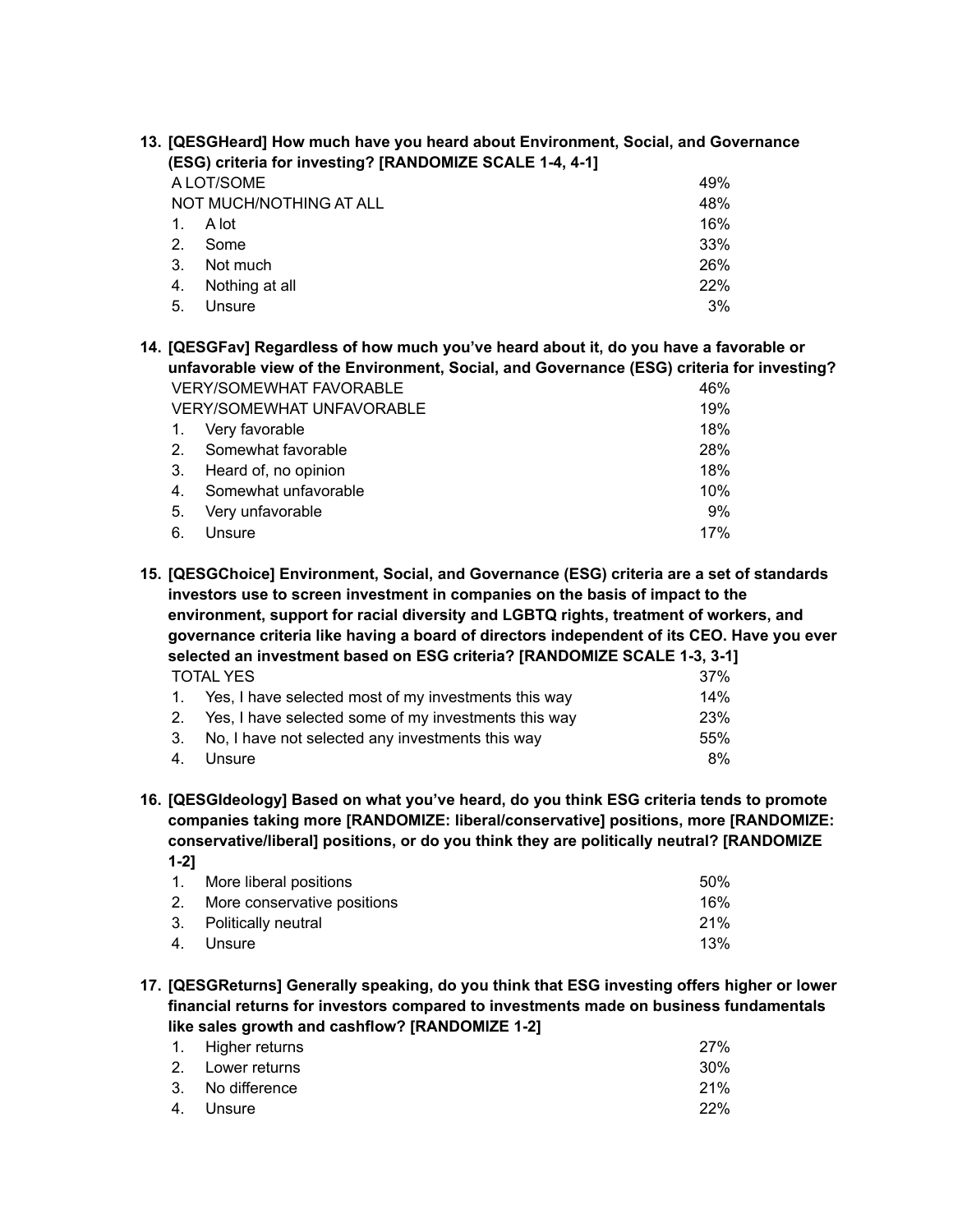**18. [QESGIndividualChoice] Whether or not you think ESG investments offer higher or lower returns for investors, do you think it's a good idea or a bad idea for individual investors to have the choice of investing using an ESG investment philosophy? [RANDOMIZE 1-2]**

| 1. Good idea | 55% |
|--------------|-----|
| 2. Bad idea  | 22% |
| 3. Unsure    | 23% |

**19. [QESGManagerChoice] ESG criteria are often used by large Wall Street asset managers to decide investments across their entire portfolio, including individuals' retirement savings and pension plans they manage for teachers, police, and firefighters. Supporters of an ESG strategy believe that these investments protect the planet and promote the common good. Critics say that they offer lower returns, advance a political agenda that investors don't necessarily support, and that these investment decisions aren't transparent. Who do you think should ultimately decide if retirement funds are invested using an ESG investment philosophy? [RANDOMIZE 1-2]**

| 1. Individual investors whose savings are being invested | 64%        |
|----------------------------------------------------------|------------|
| 2. Wall Street asset managers                            | <b>20%</b> |
| 3. Unsure                                                | 16%        |

**20. [QESGOptOut] If Wall Street investment firms continue to make investment decisions for individual investors based on ESG criteria, would you support or oppose individual investors having the right to opt out of these ESG investments? [RANDOMIZE SCALE 1-4, 4-1]**

|                | STRONGLY/SOMEWHAT SUPPORT | 66%        |
|----------------|---------------------------|------------|
|                | STRONGLY/SOMEWHAT OPPOSE  | <b>20%</b> |
| $\mathbf{1}$ . | Strongly support          | 32%        |
| 2.             | Somewhat support          | 35%        |
| 3.             | Somewhat oppose           | 13%        |
| 4.             | Strongly oppose           | 7%         |
| 5.             | Unsure                    | 13%        |

**21. [QESGPensions] Many public pension plans face large funding shortfalls and are at risk of not being able to pay promised benefits. Would you support or oppose public pension plans in your state withdrawing from investments that have goals other than ensuring the strongest possible financial returns for retirees? [RANDOMIZE SCALE 1-4, 4-1]** STRONGLY/SOMEWHAT SUPPORT 56% STRONGLY/SOMEWHAT OPPOSE 28% 1. Strongly support 24% 2. Somewhat support 32% 3. Somewhat oppose 17%

- 4. Strongly oppose 11%
- 5. Unsure 16%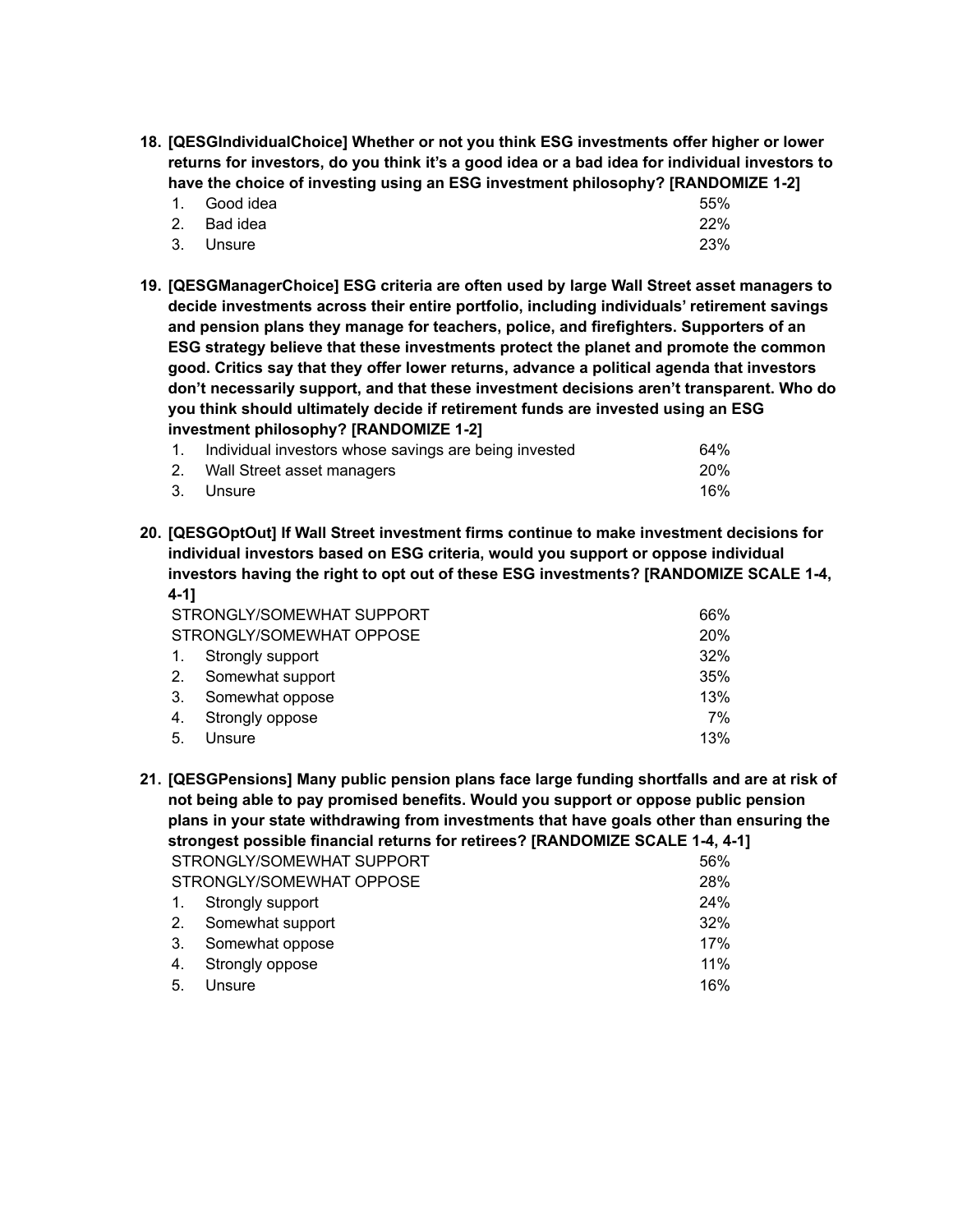## **DEMOGRAPHICS MODULE**

|    | 22. [QParty] Regardless of how you typically vote, would you say you consider yourself a ?<br>[RANDOMIZE SCALE 1-5, 5-1] |     |
|----|--------------------------------------------------------------------------------------------------------------------------|-----|
|    | TOTAL REPUBLICAN                                                                                                         | 33% |
|    | <b>TOTAL DEMOCRAT</b>                                                                                                    | 36% |
|    | Strong Republican                                                                                                        | 21% |
| 2. | Not very strong Republican                                                                                               | 12% |
| 3. | Independent                                                                                                              | 27% |
| 4. | Not very strong Democrat                                                                                                 | 13% |
| 5. | <b>Strong Democrat</b>                                                                                                   | 24% |
| 6. | A member of another party                                                                                                | 1%  |
|    | Unsure                                                                                                                   | 2%  |

#### **23. [QPartyLean] Which of the following statements would you say best describes you? [RANDOMIZE SCALE 1-4, 4-1]**

|    | TOTAL LEAN REPUBLICAN                                       | 32%   |
|----|-------------------------------------------------------------|-------|
|    | TOTAL LEAN DEMOCRAT                                         | 31%   |
| 1. | I almost always vote for Republican candidates              | 8%    |
| 2. | I vote for Republicans more often than I vote for Democrats | 25%   |
| 3. | I vote for Democrats more often than I vote for Republicans | 22%   |
| 4. | I almost always vote for Democratic candidates              | 10%   |
| 5. | I vote equally for Democrats and Republicans                | 24%   |
| 6. | Unsure                                                      | 12%   |
|    | 24. [QPartyConsolidated] QParty and QPartyLean              |       |
| 1. | Total Republican+Republican- leaning Independents           | 42%   |
| 2. | Total Democratic+Democratic- leaning Independents           | 46%   |
| 3. | <b>Total Independent</b>                                    | 7%    |
| 4. | <b>Total Member of Another Party</b>                        | $1\%$ |
| 5. | Unsure                                                      | $4\%$ |

## **25. [QIdeology] Regardless of how you typically vote, would you say you consider yourself to be…? [RANDOMIZE SCALE 1-5, 5-1]**

|                | VERY/SOMEWHAT CONSERVATIVE | 35%   |
|----------------|----------------------------|-------|
|                | VERY/SOMEWHAT LIBERAL      | 29%   |
| $\mathbf{1}$ . | Very conservative          | 17%   |
| 2 <sup>1</sup> | Somewhat conservative      | 18%   |
| 3.             | Moderate                   | 35%   |
| 4.             | Somewhat liberal           | 15%   |
| 5.             | Very liberal               | 14%   |
| 6.             | Unsure                     | $1\%$ |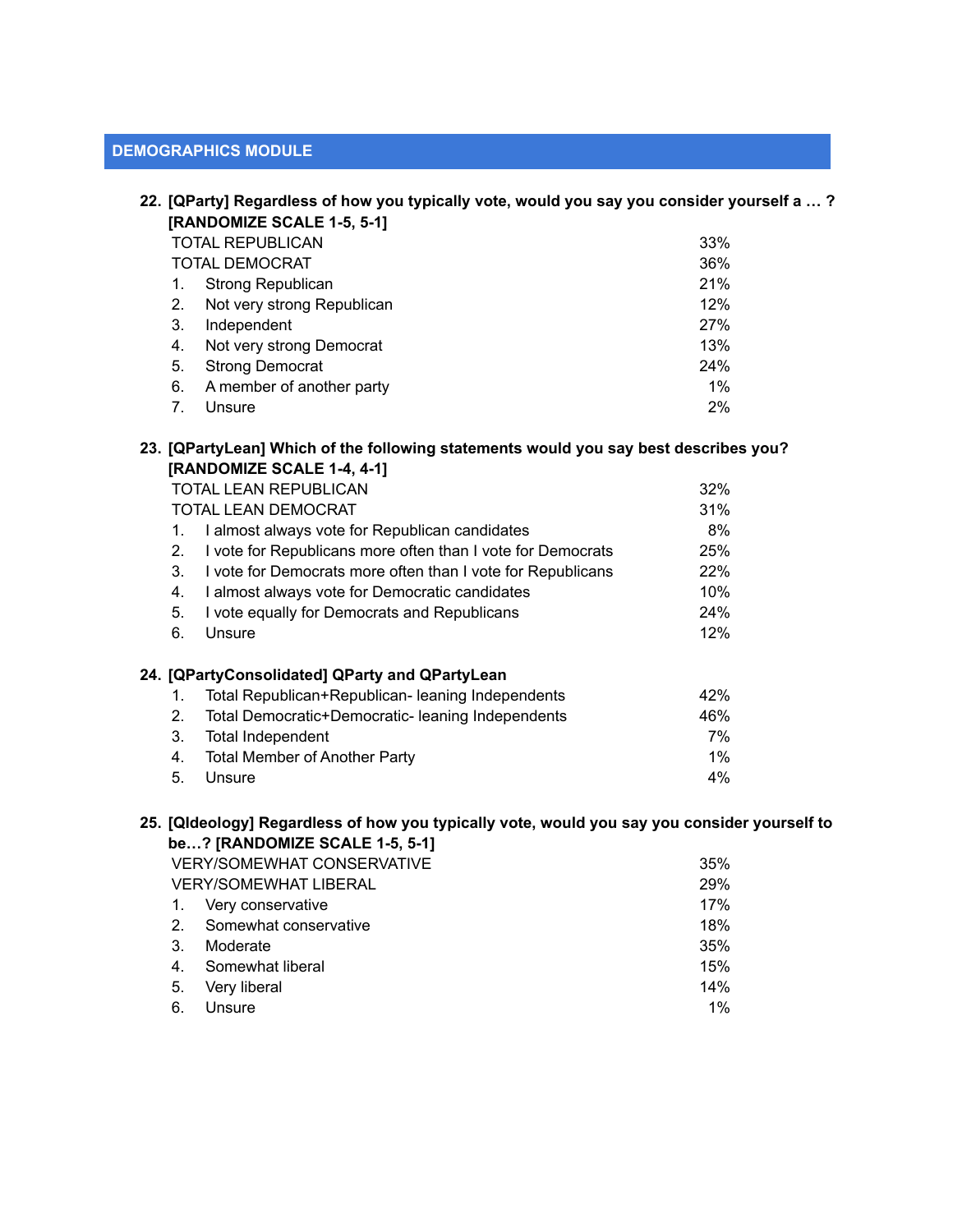|     | about current affairs and political news? Choose all that apply. [SELECT MULTIPLE] |     |
|-----|------------------------------------------------------------------------------------|-----|
|     | [RANDOMIZE 1-30]                                                                   |     |
| 1.  | Local TV news                                                                      | 40% |
| 2.  | <b>CNN</b>                                                                         | 36% |
| 3.  | <b>Fox News</b>                                                                    | 34% |
| 4.  | <b>NBC News</b>                                                                    | 30% |
| 5.  | <b>ABC News</b>                                                                    | 29% |
| 6.  | Facebook                                                                           | 29% |
| 7.  | <b>CBS News</b>                                                                    | 28% |
| 8.  | Local newspaper                                                                    | 22% |
| 9.  | <b>MSNBC</b>                                                                       | 21% |
| 10. | The New York Times                                                                 | 21% |
| 11. | The Wall Street Journal                                                            | 19% |
| 12. | Twitter                                                                            | 18% |
| 13. | Instagram                                                                          | 18% |
|     | 14. PBS                                                                            | 17% |
| 15. | The Washington Post                                                                | 16% |
| 16. | Local radio news                                                                   | 16% |
| 17. | <b>USA Today</b>                                                                   | 16% |
|     | 18. Yahoo News                                                                     | 15% |
|     | 19. Podcasts                                                                       | 15% |
| 20. | <b>NPR</b>                                                                         | 14% |
| 21. | Reddit                                                                             | 12% |
| 22. | Talk radio                                                                         | 11% |
| 23. | <b>Huffington Post</b>                                                             | 9%  |
| 24. | Newsmax                                                                            | 9%  |
| 25. | Reuters                                                                            | 7%  |
| 26. | Univision                                                                          | 6%  |
| 27. | Telemundo                                                                          | 5%  |
| 28. | <b>OAN</b>                                                                         | 4%  |
| 29. | <b>Breitbart</b>                                                                   | 4%  |
|     | 30. Vox                                                                            | 3%  |
| 31. | Something else (Please specify)                                                    | 4%  |
| 32. | None of these                                                                      | 2%  |

**26. [QNews] Which, if any, of the following do you listen to, read, or watch to stay informed**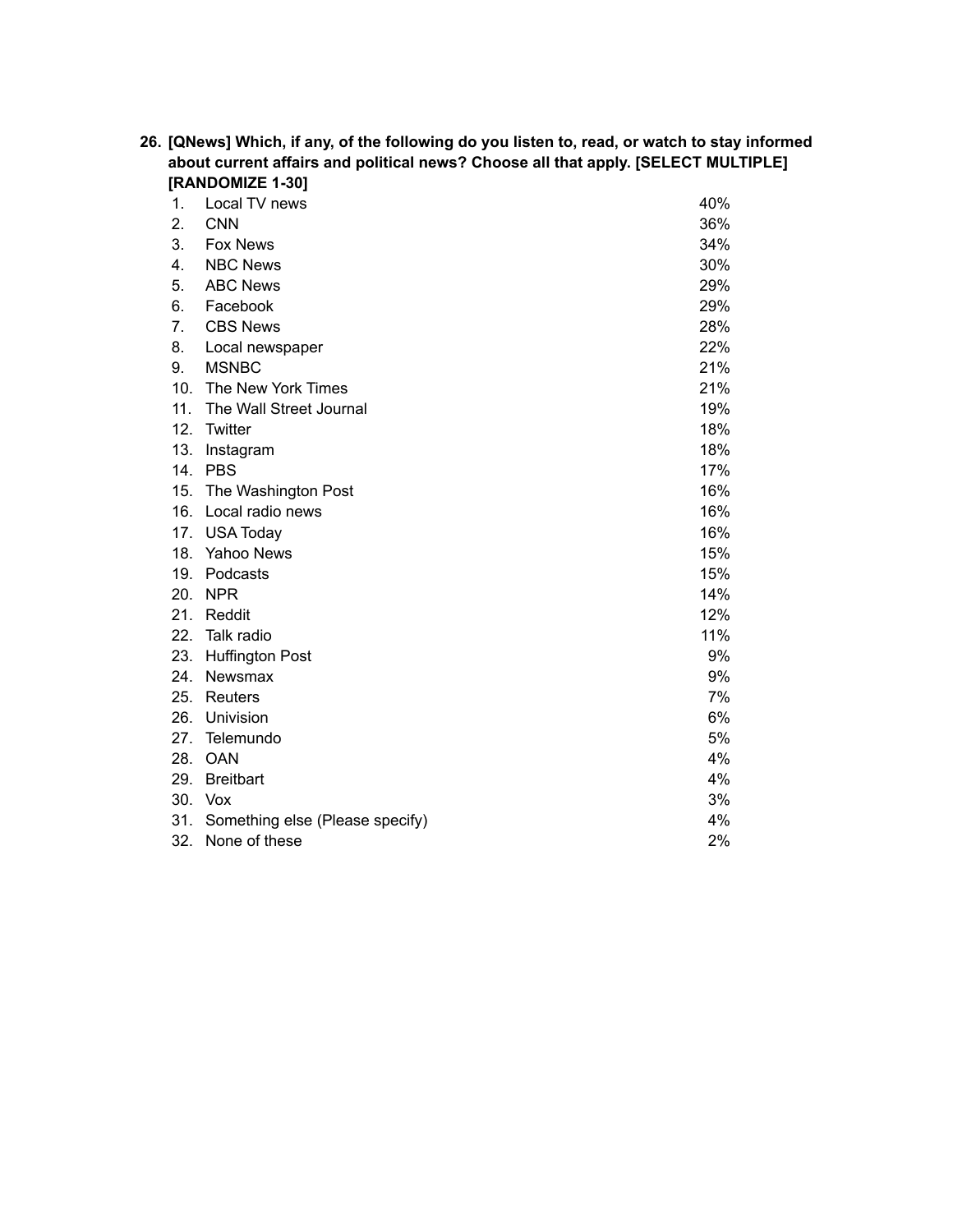| 27. [QSocial] Which social media platforms or apps do you use? [SELECT MULTIPLE]<br>[RANDOMIZE 1-10] |       |
|------------------------------------------------------------------------------------------------------|-------|
| Facebook<br>1.                                                                                       | 72%   |
| 2.<br>YouTube                                                                                        | 69%   |
| 3.<br>Instagram                                                                                      | 44%   |
| Twitter<br>4.                                                                                        | 37%   |
| 5.<br><b>TikTok</b>                                                                                  | 29%   |
| 6.<br>LinkedIn                                                                                       | 28%   |
| 7 <sub>1</sub><br>Pinterest                                                                          | 24%   |
| 8.<br>Snapchat                                                                                       | 24%   |
| 9.<br>Reddit                                                                                         | 22%   |
| 10. WhatsApp                                                                                         | 19%   |
| 11. Something else (Please specify)                                                                  | $1\%$ |
| 12. None of these                                                                                    | 6%    |
| 28. [QEmployment] What is your current employment status?                                            |       |
| Employed full-time<br>1.                                                                             | 55%   |
| Employed part-time<br>2.                                                                             | 8%    |
| 3.<br>Freelance, contract, or temporary work                                                         | 3%    |
| 4.<br>"Gig economy" work like ride shares, food delivery, or dog                                     | 2%    |
| walking                                                                                              |       |
| Unemployed and looking for work<br>5.                                                                | 5%    |
| Stay-at-home parent or caregiver<br>6.                                                               | 3%    |
| Full time student<br>7.                                                                              | $1\%$ |
| 8.<br>Retired                                                                                        | 21%   |
| Something else<br>9.                                                                                 | 2%    |
| 10. Prefer not to say                                                                                | $1\%$ |
| 29. [QIncome] Which range includes your annual household income?                                     |       |
| Less than \$30,000 per year<br>1.                                                                    | 14%   |
| \$30,000 to \$49,999 per year<br>2.                                                                  | 20%   |
| 3.<br>\$50,000 to \$74,999 per year                                                                  | 25%   |
| \$75,000 to \$125,000 per year<br>4.                                                                 | 24%   |
| 5.<br>More than \$125,000 per year                                                                   | 14%   |
| Prefer not to say<br>6.                                                                              | 3%    |
| 30. [QUrbanRural] How would you describe the area in which you live?                                 |       |
| City<br>1.                                                                                           | 26%   |
| 2.<br>Suburb near a city                                                                             | 46%   |
| Small town not near a city<br>3.                                                                     | 10%   |
| Rural or country area<br>4.                                                                          | 18%   |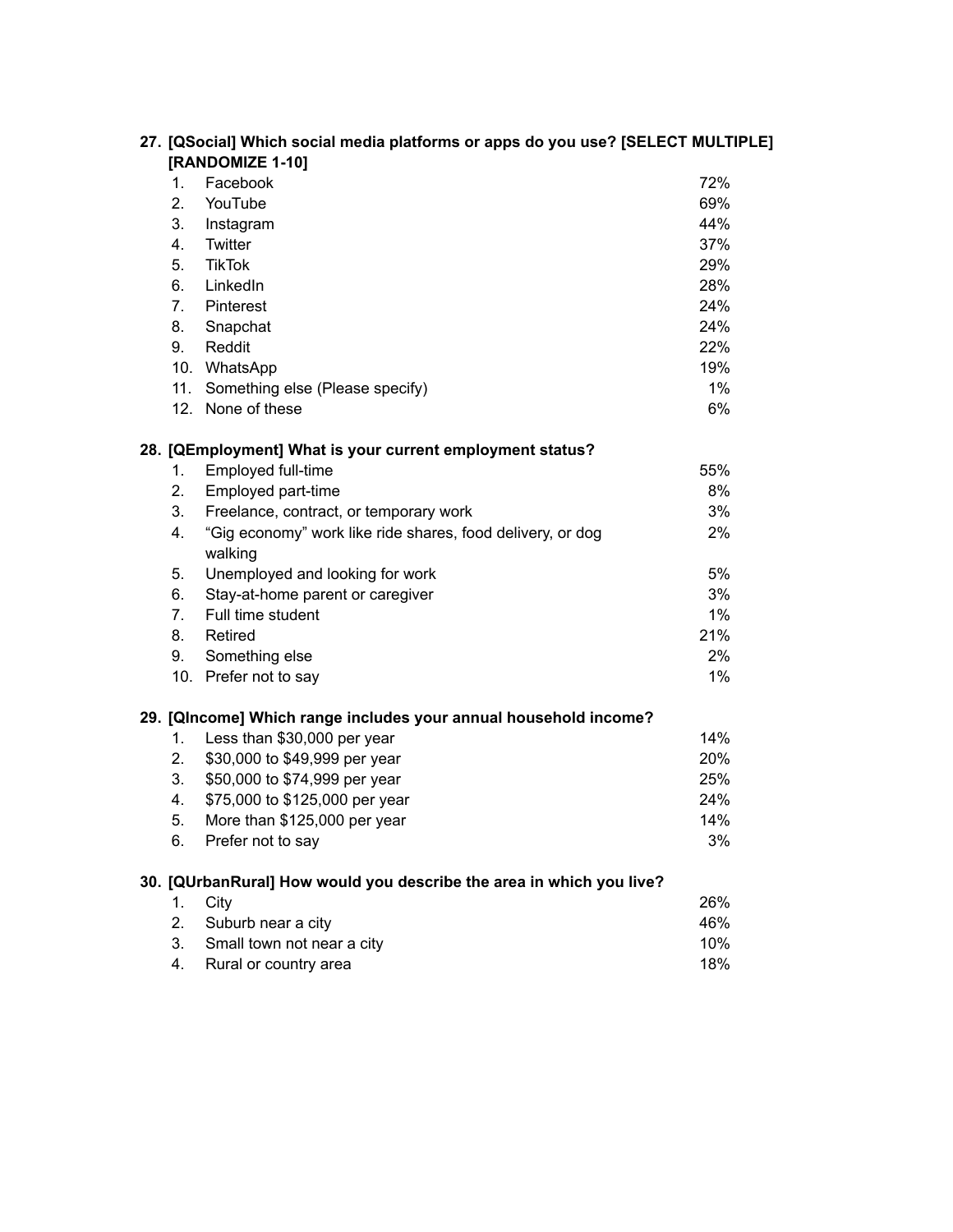|         | 31. [QMarital] What is your current marital status? |       |
|---------|-----------------------------------------------------|-------|
|         | Single, never married                               | 33%   |
| $2_{-}$ | Married                                             | 50%   |
| 3.      | Separated                                           | 2%    |
| 4.      | Divorced                                            | 11%   |
| 5.      | Widowed                                             | $4\%$ |
| 6.      | Prefer not to say                                   | $*$ % |

# **32. [QKids] Do you currently have children under the age of 18 in your home?**

| 1. Yes               | 36% |
|----------------------|-----|
| 2. No                | 64% |
| 3. Prefer not to say | *%  |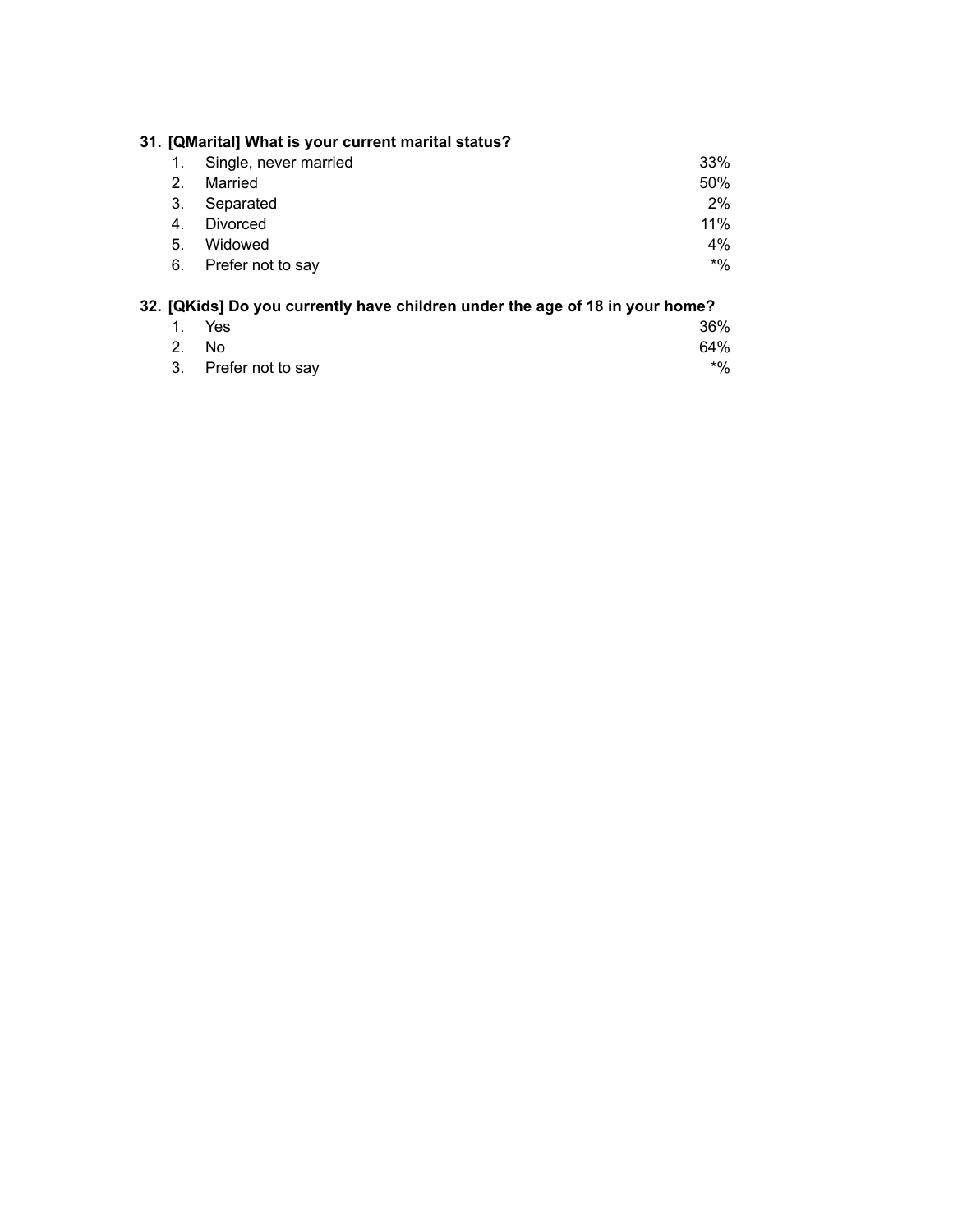## **SCREENERS / DEMOGRAPHIC QUOTAS (ASKED AT BEGINNING OF SURVEY)**

|         | 33. [QIndustry] Do you or does anyone in your household work in any of the following |                  |  |
|---------|--------------------------------------------------------------------------------------|------------------|--|
|         | industries? [SELECT MULTIPLE] [RANDOMIZE 1-7]                                        |                  |  |
| 1.      | Technology                                                                           | 7%               |  |
| 2.      | Sales                                                                                | 5%               |  |
| 3.      | Healthcare or the pharmaceutical industry                                            | 5%               |  |
| 4.      | Food service or the restaurant industry                                              | 4%               |  |
| 5.      | Journalism or the media                                                              | <b>TERMINATE</b> |  |
| 6.      | Market research                                                                      | <b>TERMINATE</b> |  |
| 7.      | <b>Public relations</b>                                                              | <b>TERMINATE</b> |  |
| 8.      | None of these                                                                        | 83%              |  |
|         | 34. [QGender] What is your gender? [RANDOMIZE 1-2]                                   |                  |  |
| 1.      | Man                                                                                  | 63%              |  |
| 2.      | Woman                                                                                | 37%              |  |
|         | 35. [QRace] What is your race or ethnicity? [SELECT MULTIPLE] [RANDOMIZE 1-6]        |                  |  |
| $1_{-}$ | White                                                                                | 69%              |  |
| 2.      | <b>Black or African American</b>                                                     | 12%              |  |
| 3.      | Hispanic or Latino                                                                   | 19%              |  |
| 4.      | Asian                                                                                | 8%               |  |
| 5.      | Native American or Alaska Native                                                     | 1%               |  |
| 6.      | Native Hawaiian or Other Pacific Islander                                            | 1%               |  |
| 7.      | Something else                                                                       | 1%               |  |
|         | 36. [QEducation] What is the highest level of education you have completed?          |                  |  |
| 1.      | High school or less                                                                  | 20%              |  |
| 2.      | Some college                                                                         | 19%              |  |
| 3.      | Associate's degree                                                                   | 12%              |  |
| 4.      | Bachelor's degree                                                                    | 29%              |  |
| 5.      | Graduate degree                                                                      | 19%              |  |
| 6.      | Prefer not to say                                                                    | $*9/0$           |  |
|         | 37. [QAge] What is your age?                                                         |                  |  |
|         | 1. 18-29                                                                             | 17%              |  |
| 2.      | 30-39                                                                                | 25%              |  |
| 3.      | 40-49                                                                                | 17%              |  |
| 4.      | 50-64                                                                                | 22%              |  |
| 5.      | $65+$                                                                                | 20%              |  |
|         |                                                                                      |                  |  |
|         | 38. [QState] In which state do you live?                                             |                  |  |
| 1.      | <b>States in the Northeast</b>                                                       | 17%              |  |
| 2.      | <b>States in the Midwest</b>                                                         | 19%              |  |
| 3.      | States in the South                                                                  | 37%              |  |
| 4.      | States in the West                                                                   | 26%              |  |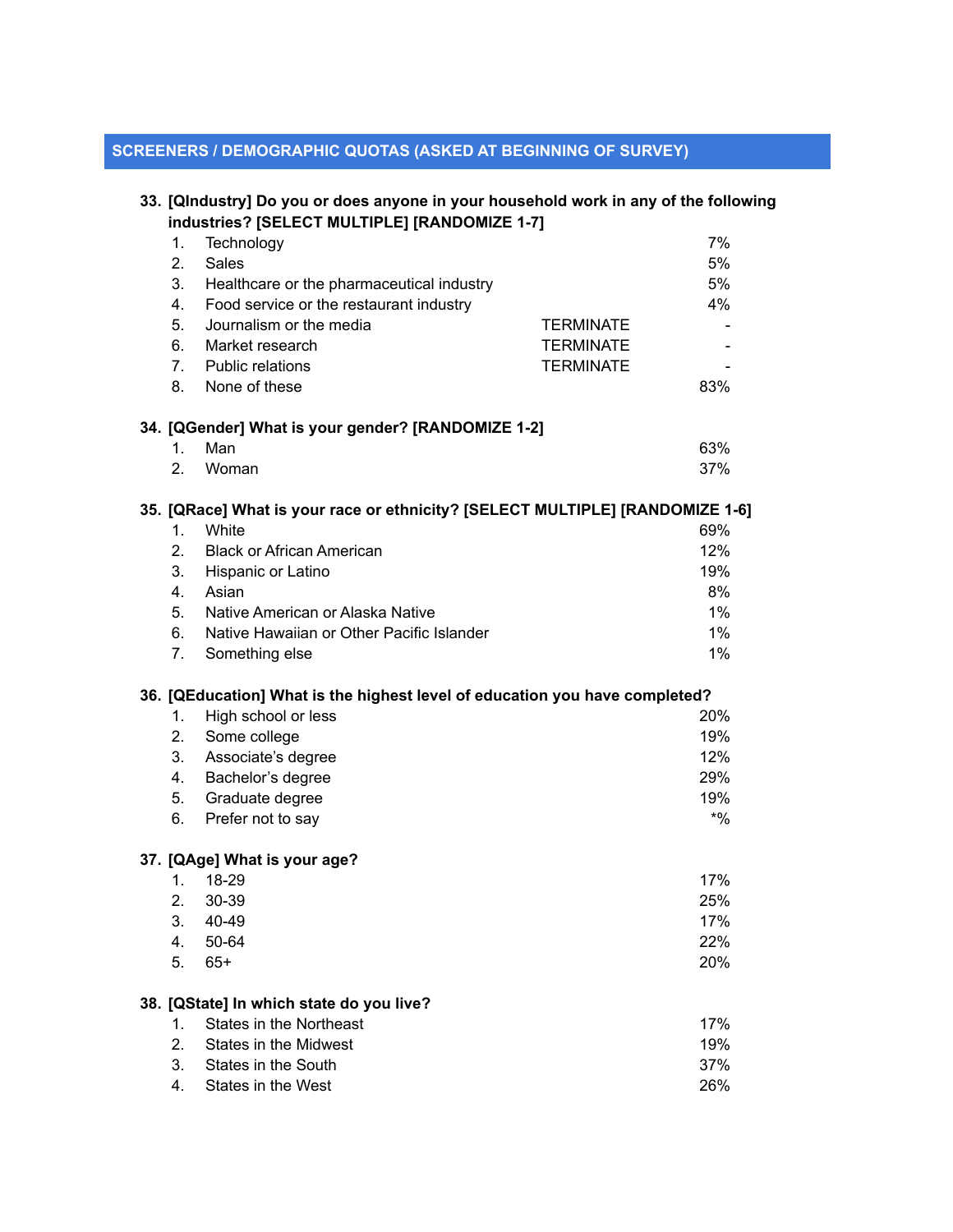|    | 39. [Q2020Ballot] For which candidate did you vote in the 2020 presidential election |           |
|----|--------------------------------------------------------------------------------------|-----------|
|    | [RANDOMIZE 1-2]                                                                      |           |
| 1. | Donald Trump                                                                         | 43%       |
| 2. | Joe Biden                                                                            | 47%       |
| 3. | Jo Jorgensen                                                                         | $*$ %     |
| 4. | <b>Howie Hawkins</b>                                                                 | $*9'_{0}$ |
| 5. | Kanye West                                                                           | $*$ %     |
| 6. | Someone else                                                                         | $*$ %     |
|    |                                                                                      |           |

7. I did not vote 8% 8. Unsure  $*$ %

| 39. [Q2020Ballot] For which candidate did you vote in the 2020 presidential election? |  |  |  |
|---------------------------------------------------------------------------------------|--|--|--|
| [RANDOMIZE 1-2]                                                                       |  |  |  |

| 40. [QInvestor] Do you personally own any investments in stocks, bonds, mutual funds, index |  |
|---------------------------------------------------------------------------------------------|--|
| funds, or exchange traded funds (ETFs)?                                                     |  |

| 1. Yes    |                  | 100%                     |
|-----------|------------------|--------------------------|
| 2. No     | <b>TERMINATE</b> | $\overline{\phantom{0}}$ |
| 3. Unsure | TERMINATE        | $\overline{\phantom{0}}$ |